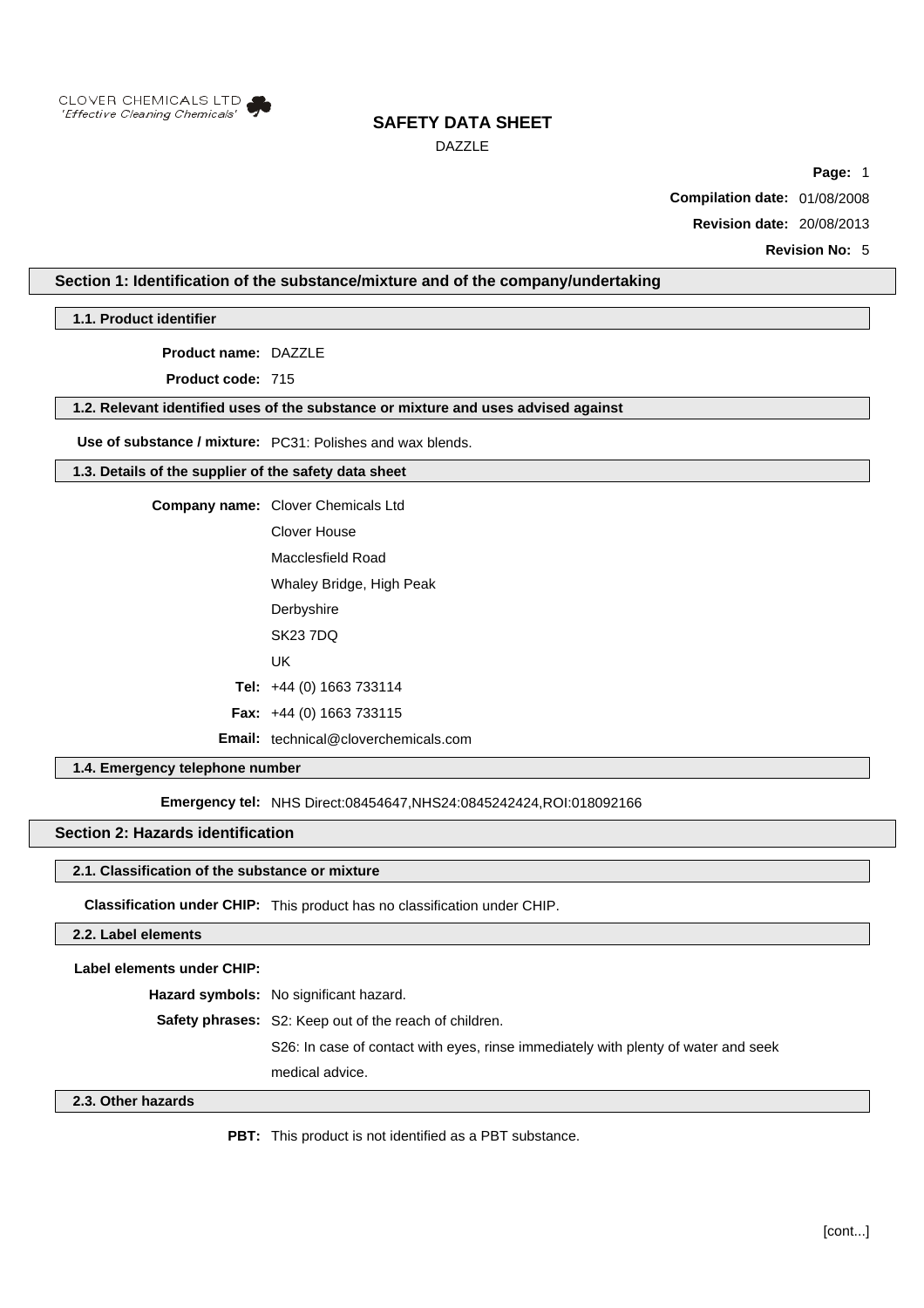## DAZZLE

**Page:** 2

### **Section 3: Composition/information on ingredients**

## **3.2. Mixtures**

#### **Hazardous ingredients:**

#### LOW BOILING POINT HYDROGEN TREATED NAPHTHA - NAPHTHA (PETROLEUM), HYDROTREATED HEAVY

| <b>EINECS</b> | CAS        | <b>CHIP Classification</b> | <b>CLP Classification</b>               | Percent |
|---------------|------------|----------------------------|-----------------------------------------|---------|
| 265-150-3     | 64742-48-9 | Xn: R65; -: R10; -: R66    | ' Asp. Tox. 1: H304; Flam. Lig. 3: H226 | $5-10%$ |

## **Section 4: First aid measures**

**4.1. Description of first aid measures**

**Skin contact:** Wash immediately with plenty of soap and water.

**Eye contact:** Bathe the eye with running water for 15 minutes.

**Ingestion:** Wash out mouth with water.

**Inhalation:** Consult a doctor.

#### **4.2. Most important symptoms and effects, both acute and delayed**

**Skin contact:** There may be mild irritation at the site of contact.

**Eye contact:** There may be irritation and redness.

**Ingestion:** There may be irritation of the throat.

**Inhalation:** No symptoms.

**4.3. Indication of any immediate medical attention and special treatment needed**

**Immediate / special treatment:** Not applicable.

## **Section 5: Fire-fighting measures**

#### **5.1. Extinguishing media**

**Extinguishing media:** Suitable extinguishing media for the surrounding fire should be used. Use water spray

to cool containers.

## **5.2. Special hazards arising from the substance or mixture**

**Exposure hazards:** In combustion emits toxic fumes of carbon dioxide / carbon monoxide.

**5.3. Advice for fire-fighters**

**Advice for fire-fighters:** Wear self-contained breathing apparatus. Wear protective clothing to prevent contact

with skin and eyes.

## **Section 6: Accidental release measures**

## **6.1. Personal precautions, protective equipment and emergency procedures**

**Personal precautions:** Refer to section 8 of SDS for personal protection details. Turn leaking containers

leak-side up to prevent the escape of liquid.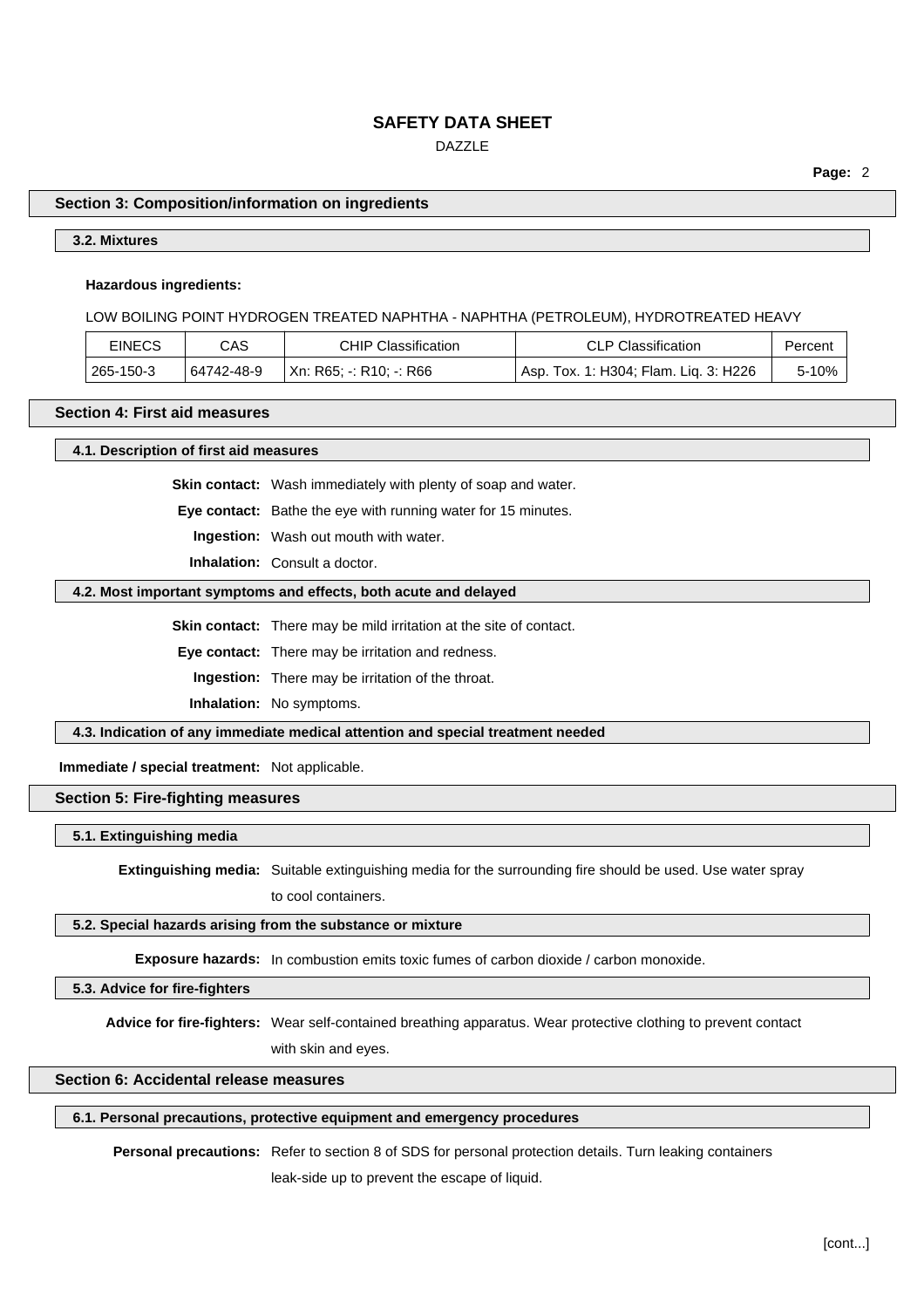## DAZZLE

### **6.2. Environmental precautions**

**Environmental precautions:** Do not discharge into drains or rivers. Contain the spillage using bunding.

## **6.3. Methods and material for containment and cleaning up**

**Clean-up procedures:** Transfer to a suitable container.

## **6.4. Reference to other sections**

**Reference to other sections:** Refer to section 8 of SDS.

## **Section 7: Handling and storage**

**7.1. Precautions for safe handling**

#### **7.2. Conditions for safe storage, including any incompatibilities**

**Storage conditions:** Store in cool, well ventilated area. Keep container tightly closed.

**Suitable packaging:** Must only be kept in original packaging.

**7.3. Specific end use(s)**

**Specific end use(s):** No data available.

## **Section 8: Exposure controls/personal protection**

### **8.1. Control parameters**

**Workplace exposure limits:** No data available.

**8.1. DNEL/PNEC Values**

**DNEL / PNEC** No data available.

**8.2. Exposure controls**

**Eye protection:** Safety glasses. Ensure eye bath is to hand.

## **Section 9: Physical and chemical properties**

## **9.1. Information on basic physical and chemical properties**

| <b>State: Liquid</b>                  |                                                  |  |
|---------------------------------------|--------------------------------------------------|--|
|                                       | <b>Colour: Colourless</b>                        |  |
|                                       | <b>Odour:</b> Characteristic odour               |  |
| <b>Evaporation rate: Moderate</b>     |                                                  |  |
|                                       | <b>Oxidising:</b> Non-oxidising (by EC criteria) |  |
| <b>Solubility in water:</b> Insoluble |                                                  |  |
|                                       | <b>Viscosity: Non-viscous</b>                    |  |
| Boiling point/range $C: <100$         | Melting point/range $C: < 0$                     |  |
| Flash point°C: 76                     | <b>Relative density: 0.835 - 0.855</b>           |  |
|                                       | $VOC$ $q/l$ : 90<br><b>pH:</b> non aqueous       |  |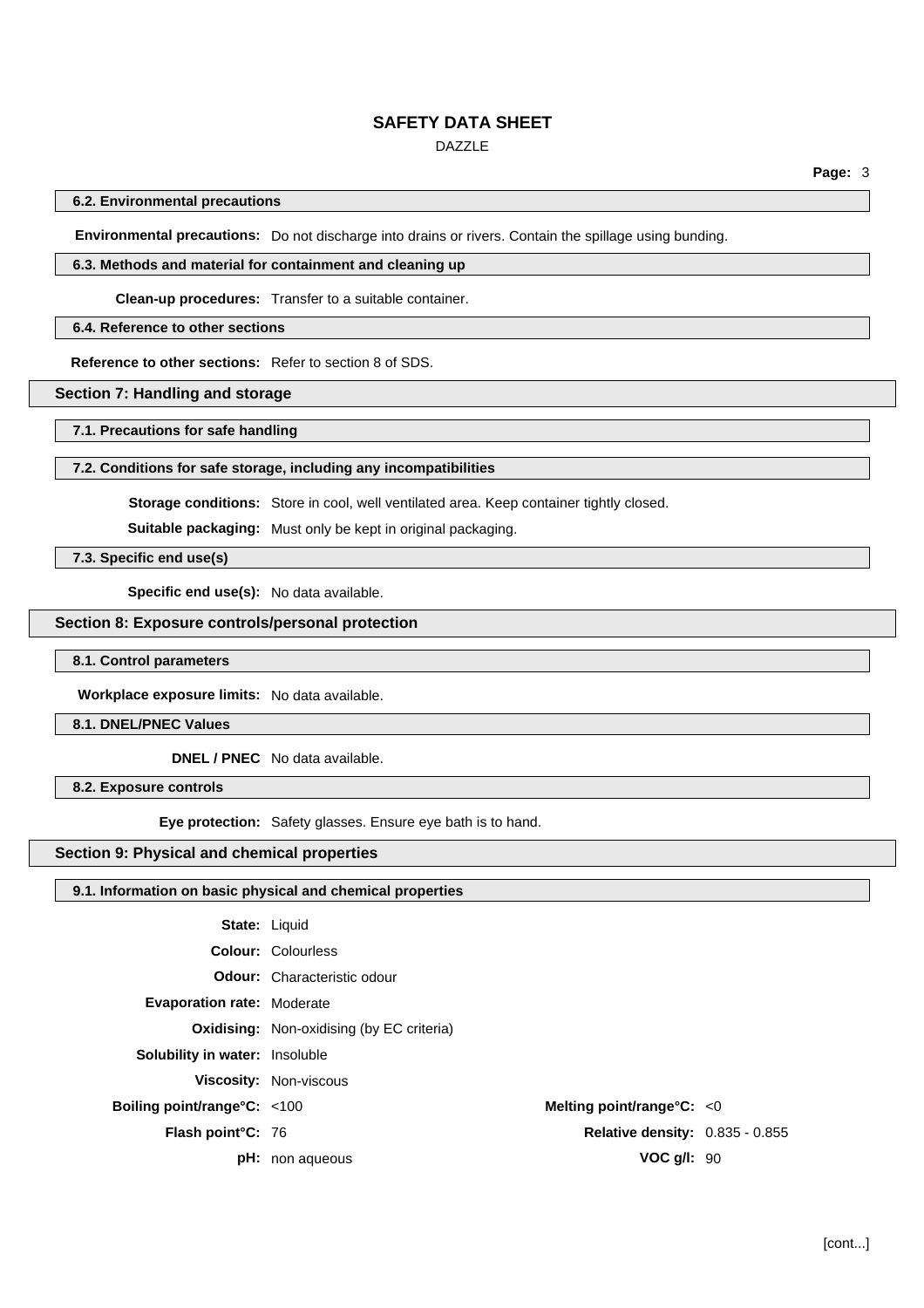DAZZLE

**Page:** 4

### **9.2. Other information**

**Other information:** No data available.

## **Section 10: Stability and reactivity**

#### **10.1. Reactivity**

**Reactivity:** Stable under recommended transport or storage conditions.

**10.2. Chemical stability**

**Chemical stability:** Stable under normal conditions.

#### **10.3. Possibility of hazardous reactions**

**Hazardous reactions:** Hazardous reactions will not occur under normal transport or storage conditions.

Decomposition may occur on exposure to conditions or materials listed below.

## **10.4. Conditions to avoid**

**Conditions to avoid:** Heat.

**10.5. Incompatible materials**

### **10.6. Hazardous decomposition products**

**Haz. decomp. products:** In combustion emits toxic fumes of carbon dioxide / carbon monoxide.

## **Section 11: Toxicological information**

**11.1. Information on toxicological effects**

**Toxicity values:** No data available.

**Symptoms / routes of exposure**

**Skin contact:** There may be mild irritation at the site of contact.

**Eye contact:** There may be irritation and redness.

**Ingestion:** There may be irritation of the throat.

**Inhalation:** No symptoms.

## **Section 12: Ecological information**

**12.1. Toxicity**

**Ecotoxicity values:** No data available.

**12.2. Persistence and degradability**

## **Persistence and degradability:** Biodegradable.

#### **12.3. Bioaccumulative potential**

**Bioaccumulative potential:** No bioaccumulation potential.

**12.4. Mobility in soil**

**Mobility:** Readily absorbed into soil. Floats on water.